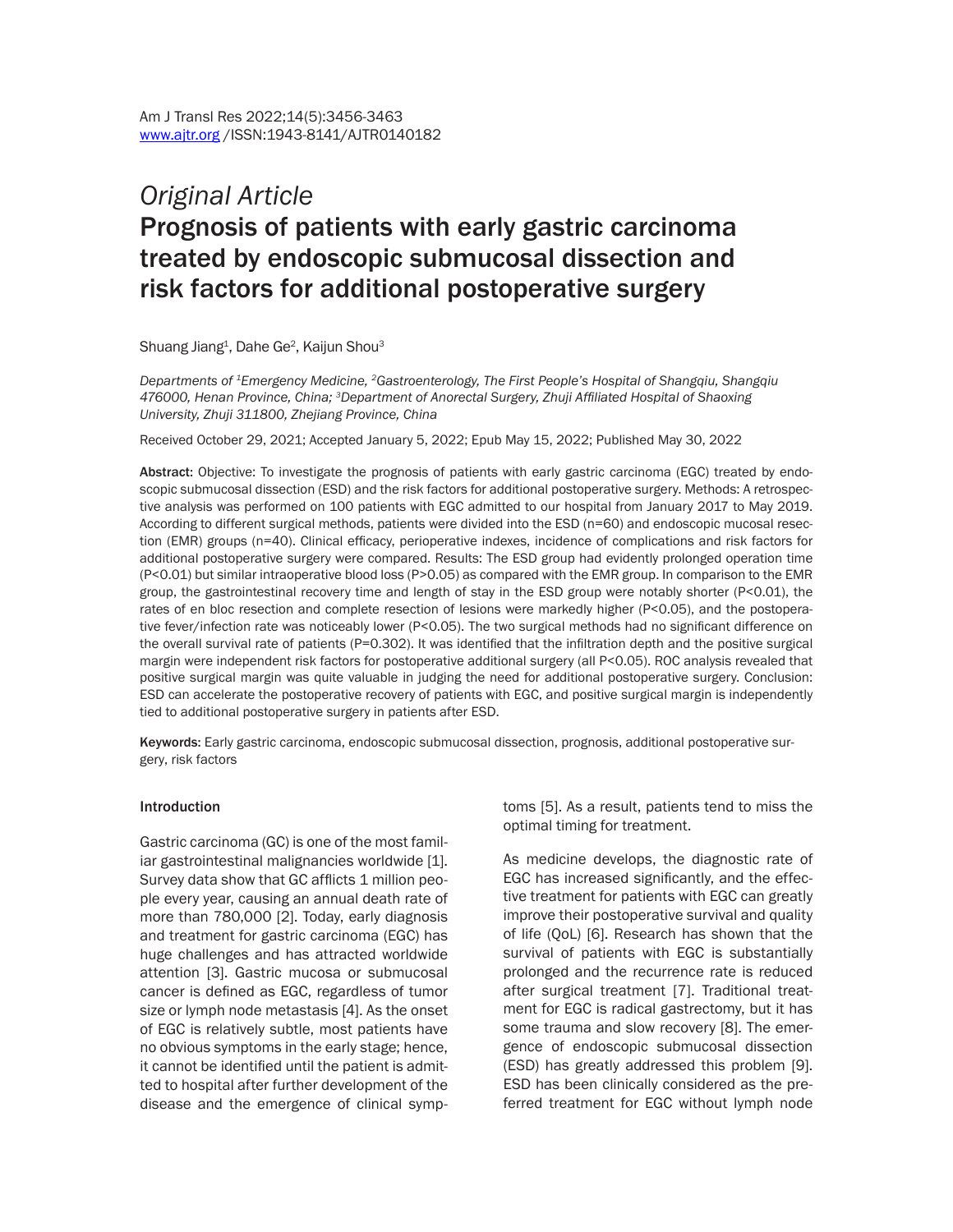metastasis [10]. Before the popularization of ESD, conventional endoscopic mucosal resection (EMR) with snares was mainly used in clinical scenarios. However, there are technical limitations of EMR for EGC or submucosal fibrosis with diameter greater than 20 mm [11]. No research has been conducted to clarify whether the two modalities have an impact on prognosis after ESD treatment.

In addition, a survey has found that some patients with EGC face incurable resection after ESD treatment [12]. Non-curative resection refers to incomplete resection, involving non-block resection and/or positive margin, as well as the existence of related risk factors for lymph node metastasis [13]. Some studies found that the 5-year survival rate of the group given additional surgery was higher than that given no additional surgery in the early stage of gastric cancer that is incurable under ESD [14, 15]. However, there is still controversy about the risk factors of additional surgery.

Accordingly, we retrospectively analyzed the impacts of EMR and ESD as two frequentlyused surgical methods on the prognosis of patients with EGC and explored the risk factors of additional surgery after ESD treatment, so as to provide reference for clinical treatment.

## Methods and materials

## *Clinical data*

Altogether 100 patients with EGC admitted to the First People's Hospital of Shangqiu from January 2017 to May 2019 were analyzed retrospectively and grouped based on different treatment modalities. Among them, 60 cases were treated with ESD and 40 with EMR. This research was approved by the Medical Ethics Committee of the First People's Hospital of Shangqiu (ethical approval No.: LL2020 (review) 041A (check)).

## *Inclusion and exclusion criteria*

*Inclusion criteria:* Patients diagnosed with EGC by imaging and pathological biopsy; Patients with clinical stage T1; and patients who met the surgical indications. Patients and their families provided written informed consent before surgery.

*Exclusion criteria:* Patients with other tumors; Patients with follow-up failure; Patients with severe cardiopulmonary dysfunction; Patients with recent use of anticoagulant drugs.

## *Surgical methods*

*ESD treatment scheme:* Indigo carmine 0.2% was used for staining to display the type and boundary of lesions under the endoscope. The site 5 mm outside the tumor boundary was marked with a needle knife, and mixed solution (10% glycerin, 0.9% sodium chloride, 5% fructose, indigo carmine, and epinephrine) was injected. The site was pre-cut with a needle knife, and a circular incision on the outside was marked with an IT or Flex knife. During the operation, submucosal injection was increased as appropriate, and the lesion should be fully raised to ensure clear anatomy. Coagrasper hemostatic forceps was used to treat mucosal defect wounds, and preventive hemostasis was implemented for visible blood vessels. A hemostatic clip was adopted to clamp the larger exposed blood vessels, and sucralfate suspension was sprayed on the wound surface to ensure complete hemostasis as a wound protective agent to prevent bleeding. During the operation, a small amount of bleeding was coagulated by heat, and a large amount of bleeding was washed repeatedly with normal saline. After the bleeding point was determined, thermocoagulation or hemostatic forceps were used to stop bleeding.

*EMR treatment scheme:* An injection needle was inserted through the channel for endoscopic biopsy. The needle tip was pierced into the bottom of polyp base, and 2-10 ml epinephrine + saline (1:10000) was injected into the submucosa 2-3 mm from the outer edge of the lesion via multi-point submucosa, so that the whole lesion was obviously raised, that is, the lifting sign was positive. The lesion was separated from the muscular layer, and the raised lesion was snared by an electric snare, followed by partial excision. Finally, complete excision was performed: electrocoagulation current was used, and then mixed current was used to remove the wound. The wound was observed for 1-2 min. In the case of no active bleeding, the endoscope was withdrawn.

Patients were fasted for 8 hours and waterdeprived for 6 hours before operation. Routine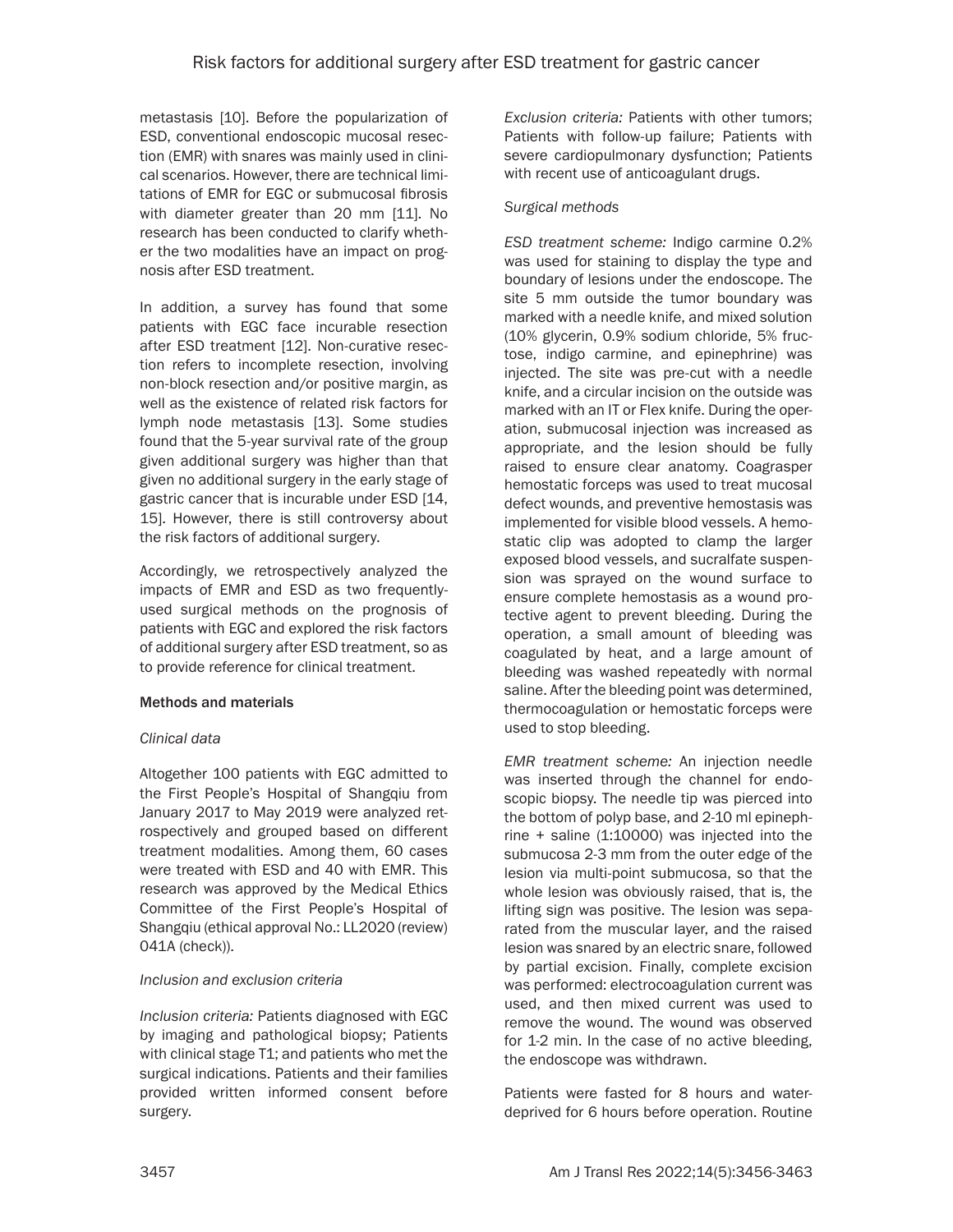| <b>Table 1. Clinical data</b> |  |  |
|-------------------------------|--|--|
|-------------------------------|--|--|

|                                         | ESD group | EMR group      | $\overline{P}$ |
|-----------------------------------------|-----------|----------------|----------------|
| Factor                                  | $(n=60)$  | $(n=40)$       | value          |
| Age                                     |           |                | 0.185          |
| ≥55 (n=58)                              | 38        | 20             |                |
| <55 (n=42)                              | 22        | 20             |                |
| Gender                                  |           |                | 0.281          |
| Male $(n=59)$                           | 38        | 21             |                |
| Female $(n=41)$                         | 22        | 19             |                |
| Lesion site                             |           |                | 0.825          |
| Cardia $(n=24)$                         | 14        | 10             |                |
| Gastric body (n=31)                     | 20        | 11             |                |
| Gastric antrum (n=45)                   | 26        | 19             |                |
| Tumor diameter                          |           |                | 0.242          |
| ≤20 mm (n=47)                           | 47        | 35             |                |
| $>20$ mm (n=13)                         | 13        | 5              |                |
| Infiltration depth                      |           |                | 0.736          |
| Mucosal layer (M) (n=79)                | 46        | 33             |                |
| Submucosa (SM1) (n=16)                  | 11        | 5              |                |
| Submucosa (SM2) (n=5)                   | 3         | $\overline{2}$ |                |
| Differentiation                         |           |                | 0.451          |
| Poorly differentiated (n=12)            | 6         | 6              |                |
| Moderate and high differentiated (n=88) | 54        | 34             |                |

Note: Chi-square test was used.

blood work, electrolytes, liver and kidney function, five items of hepatitis B, blood type and four items of coagulation were examined to evaluate the general situation, coagulation function and postoperative bleeding risk. After that, the wound was carefully checked, and electrocoagulation was applied to the exposed blood vessels to prevent bleeding. On the first day after operation, the patient was prohibited from drinking water, and given intravenous fluids and electrolytes. Attention was paid to the changes of blood pressure, respiration, pulse and electrocardiogram of patients. If there was no abnormality in related examinations and clinical manifestations, the patient was allowed to take a small amount of liquid food on the second day after operation.

The main surgical tools included GIF-H260 gastroscope (Olympus Corp, Japan), ICC-200 (ERBR, Germany) and Coagrasper hemostatic forceps (Olympus Corp, Japan).

#### *Outcome measures*

*Primary outcome measures:* En bloc and complete resection rates of lesions were observed.

The overall survival rate was compared between the two cohorts. Patients were enrolled to additional (n=13) and non-additional surgery groups (n=47) based on their postoperative additional surgery. The clinical data were collected and analyzed by Logistic regression. The indexes with differences in univariate analysis were selected for multivariate Logistic regression, and the backward LR method was used for analysis.

*Secondary outcome measures:* Perioperative indexes and complication rate were compared.

#### *Statistical methods*

Categorical variables were expressed as (%) and analyzed using the Chi-square test, Continuous variables

in normal distribution were expressed as mean  $±$  standard deviation (mean  $±$  SD), and the inter-group comparison was conducted using independent samples t-test while the intragroup comparison was done using paired t-test. Logistic regression analysis was adopted to analyze the risk factors for postoperative additional surgery in patients undergoing ESD. SPSS 20.0 (SPSS, Chicago, USA) software was used for data analyses and P<0.05 was regarded as statistical significance.

## **Results**

## *Clinical data comparison*

There were no marked differences in age, gender, lesion location, tumor diameter, invasion depth and differentiation degree between the ESD and EMR groups (all P>0.05, Table 1).

## *Comparison of perioperative indexes of patients*

This research first compared the changes of perioperative indexes between the two cohorts after different surgical treatments. The ESD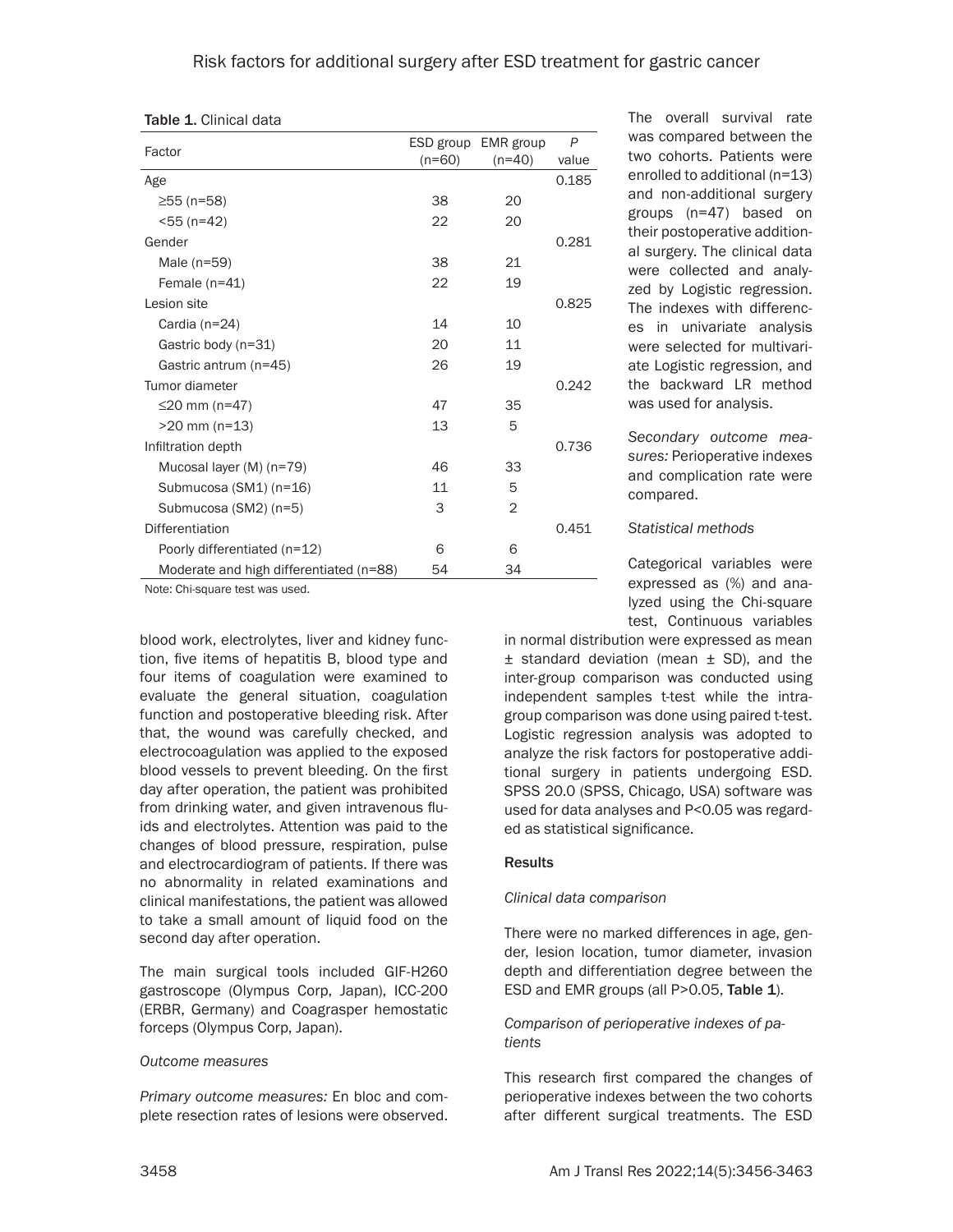

Figure 1. Comparison of perioperative indicators of patients. A. Comparison of operation time between two groups. B. Comparison of intraoperative blood loss between two groups. C. Comparison of gastrointestinal recovery time between two groups. D. Comparison of length of stay between two groups. Note: \*\*P<0.01. The inter-group comparison was assessed by independent sample t-test.

Table 2. En bloc resection rate and complete resection rate of lesions

| Groups      | n  | En bloc resection rate<br>of lesions | Complete resection rate<br>of lesions |
|-------------|----|--------------------------------------|---------------------------------------|
| ESD group   | 60 | 58 (95.00%)                          | 58 (95.00%)                           |
| EMR group   | 40 | 25 (62.50%)                          | 30 (75.00%)                           |
| $x^2$ value |    | 19.856                               | 10.669                                |
| P value     |    | < 0.001                              | 0.001                                 |

Note: Chi-square test was used.

#### Table 3. Incidence of complications

| Variables                      | ESD group    | EMR group   | $x^2$  | P     |
|--------------------------------|--------------|-------------|--------|-------|
|                                | $(n=60)$     | $(n=40)$    | value  | value |
| Postoperative fever/infection  | 2(3.33%)     | 10 (25.00%) | 10.669 | 0.001 |
| Intraoperative bleeding        | $6(10.00\%)$ | 5(12.50%)   | 0.153  | 0.696 |
| Postoperative delayed bleeding | 2(3.33%)     | 4 (10.00%)  | 0.877  | 0.349 |
| Perforation                    | 1(1.66%)     | $1(2.50\%)$ | 0.085  | 0.771 |
| Subcutaneous emphysema         | 5(8.33%)     | 4 (10.00%)  | 0.081  | 0.775 |
| $\cdots$                       |              |             |        |       |

Note: Chi-square test was used.

group experienced notably longer operation time (P<0.01, Figure  $1A$ ) than the EMR group, and showed similar intraoperative blood loss (P>0.05, Figure 1B). Whereas, the gastrointestinal recovery time and length of stay in the ESD group were remarkably shorter than the EMR group (P<0.01, Figure 1C, 1D), suggesting that ESD treatment can accelerate patients' gastrointestinal recovery.

*Comparison of en bloc resection rate and complete resection rate of lesions*

Furthermore, the en bloc and complete resection rates of lesions were compared, and markedly higher rates of en bloc resection and complete resection of lesions were found in the ESD group (P<0.05, Table 2).

#### *Incidence of complications*

The comparison of the incidence of postoperative complications between both groups revealed a notably lower incidence of postoperative fever/infection rate in the ESD group compared with the EMR group (P< 0.05), but no statistical difference in intraoperative bleeding, postoperative delayed bleeding, perforation or subcutaneous emphysema (P>0.05, Table 3).

#### *Comparison of overall survival of patients*

The follow-up ended in May 2020, and patients were followed up successfully through outpatient review of electronic pathology records and telephone. We found that the two surgical methods had no marked difference on the overall survival rate of patients (P=0.302, Figure 2).

*Analysis of risk factors of postoperative additional surgery after ESD*

In this research, we also recorded the postoperative additional operations in the ESD group and analyzed the independent risk factors for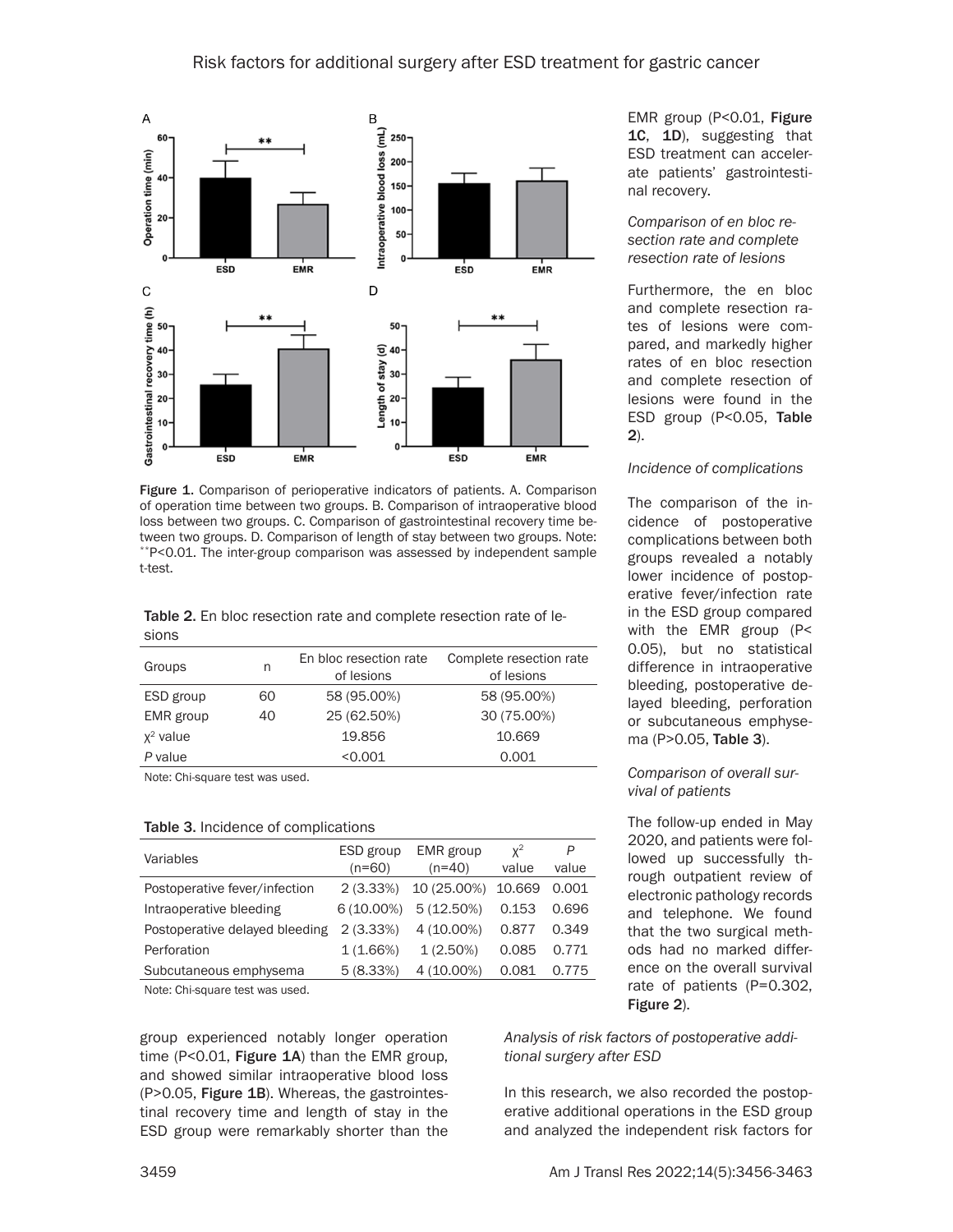

Figure 2. Comparison of overall survival rate between two groups. Kaplan-Meier survival curve was used to assess the survival of patients.

additional operations using the Logistic regression test (Table 4). First of all, 60 patients were grouped based on the conditions of postoperative additional surgery, including 13 with additional surgery and 47 without. Univariate analysis was conducted to analyze the correlation of postoperative additional surgery with patients' age, gender, lesion location, ulcer, tumor diameter, infiltration depth, differentiation degree, and positive surgical margin. This revealed that the independence of infiltration depth and the positive surgical margin were the risk factors for postoperative additional surgery in both groups (Table 5, P<0.05). Further, multivariate analysis confirmed the accuracy of the conclusion obtained from the Univariate analysis, that is, infiltration depth and positive surgical margin were the independent risk factors for postoperative additional surgery in patients who received ESD (Table 6, P<0.05). In view of the joint ROC curve-based analysis, the areas under the curves of infiltration depth and positive surgical margin for predicting the additional surgery after ESD was 0.659 and 0.733, respectively, and the area under the curve of infiltration depth was not statistically significant (Table 7, Figure 3, P>0.05).

## **Discussion**

Today, people's eating habits have enormously changed as the life quality improves [16], which has led to a growing incidence of digestive system diseases [17]. GC, as one of the top three digestive system tumors, has seriously threatened the QoL and safety of human beings [18]. The existing investigation shows that the 5-year survival rate of EGC is as high as 90%, while that of patients with advanced GC do not even reach 30% [19]. Therefore, the detection, early diagnosis and early treatment of EGC are of utmost importance to the survival of patients [20]. Nowadays, as the medical level and people's awareness of cancer prevention improve, the early diagnosis rate of GC has been continuously raised [21]. At this stage, EGC is mainly treated clinically by traditional surgical resection combined with lymph node dissection. However, such a treatment method can cause greater trauma, various postoperative complications and slow recovery of patients [22]. Some scholars believe that radical resection of EGC is an over-treatment.

Recent years have witnessed the increasing application of EMR and ESD in the treatment of EGC driven by the continuous advances in endoscopic techniques. The operation is carried out with different electric knives according to the condition of the lesion, and the tissue between the mucous layer and the muscularis propria is gradually separated through endoscopic observation. Then the diseased mucosa and submucosa are completely peeled off step by step, which greatly reduces the trauma to the patients [23]. However, it is not clear whether EMR and ESD have different impacts on the clinical efficacy on and prognosis of patients with EGC. Through this retrospective analysis, we found that despite a longer operation time, ESD contributed to notably shorter gastrointestinal recovery time and hospitalization time in patients receiving ESD treatment compared with EMR, which indicated that the postoperative recovery of patients with EGC after ESD treatment was significantly faster than that of patients undergoing EMR. In addition, notably higher rates of en bloc resection and complete resection were found in the ESD group, suggesting that the resection effect of ESD was superior to that of EMR. The research of Oka et al. also showed that ESD increased the overall and histological resection rates, which was consistent with our findings [24]. Furthermore, we compared the postoperative complications of patients, and found that the fever infection rate of patients after EMR treatment increased significantly, but there was no difference in overall survival rate between the two groups based on follow-up. Sun et al. [25] found that the 2-year survival rate of patients with ESD was higher than that of EMR, which was inconsistent with our results. We think this may be due to the small number of samples. All the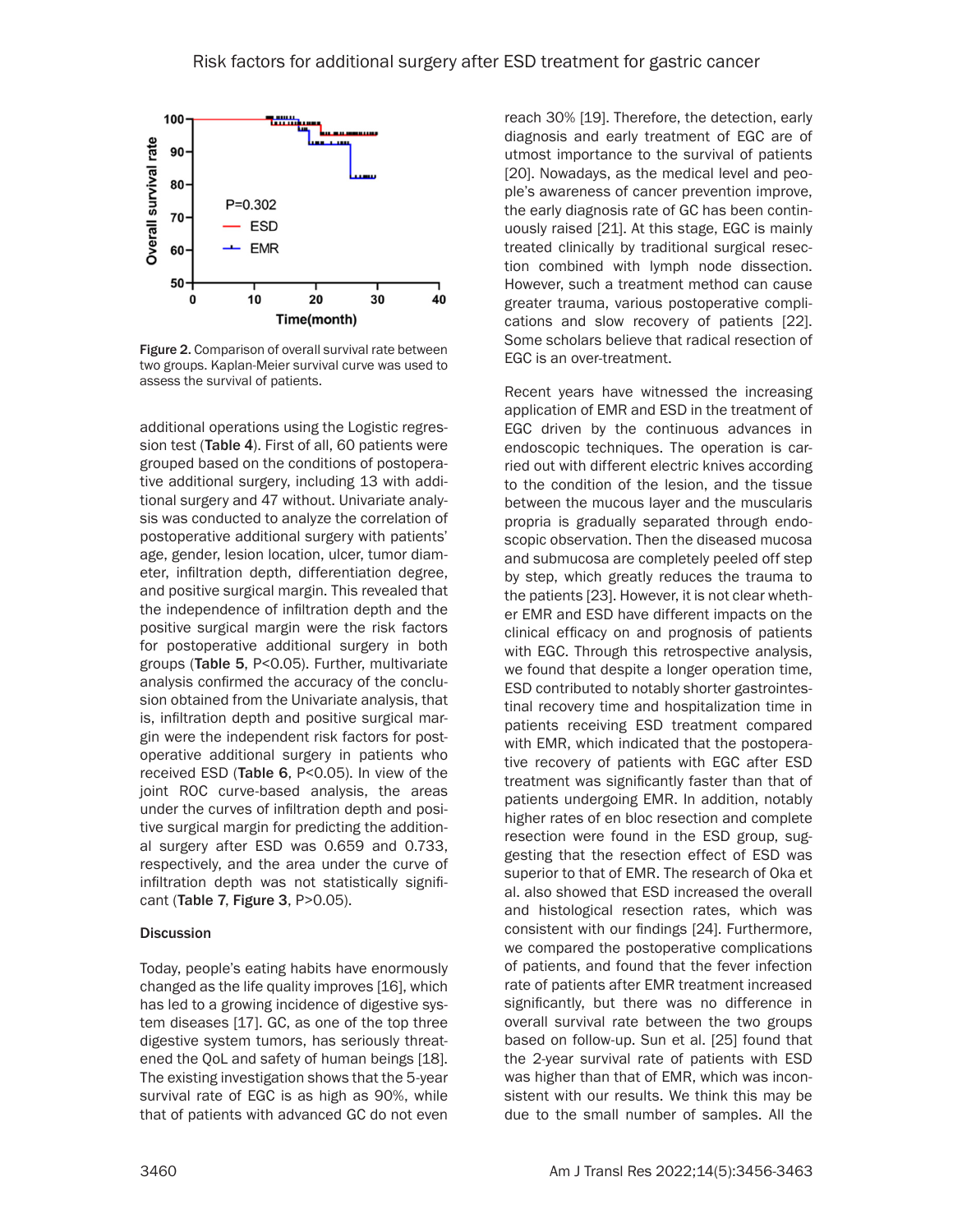## Risk factors for additional surgery after ESD treatment for gastric cancer

| <b>IGUIG T.</b> ASSIGNMENT |                                                                                |
|----------------------------|--------------------------------------------------------------------------------|
| Factors                    | Assignment                                                                     |
| Infiltration depth         | Mucosal layer (M) = 0, Submucosal layer (SM1) = 1, Submucosal layer (SM2) = 2. |
| Surgical margin            | Positive $=0$ , Negative $=1$ .                                                |
| Additional surgery         | Yes $=0.$ No $=1.$                                                             |

## Table 4. Assignment

## Table 5. Analysis of clinical data of patients

| Variables                            | Additional surgery group<br>$(n=13)$ | Non-additional surgery<br>group $(n=47)$ | P value |
|--------------------------------------|--------------------------------------|------------------------------------------|---------|
| Age (years)                          |                                      |                                          | 0.423   |
| $≥55$ (n=38)                         | $\overline{7}$                       | 31                                       |         |
| $55 (n=22)$                          | 6                                    | 16                                       |         |
| Gender                               |                                      |                                          | 0.879   |
| Male $(n=38)$                        | 8                                    | 30                                       |         |
| Female $(n=22)$                      | 5                                    | 17                                       |         |
| Lesion location                      |                                      |                                          | 0.975   |
| Cardia (n=14)                        | 3                                    | 11                                       |         |
| Gastric body (n=20)                  | 4                                    | 13                                       |         |
| Gastric antrum (n=26)                | 6                                    | 23                                       |         |
| Ulcer                                |                                      |                                          | 0.637   |
| With $(n=7)$                         | 2                                    | 5                                        |         |
| Without (n=53)                       | 11                                   | 42                                       |         |
| Tumor diameter (mm)                  |                                      |                                          | 0.368   |
| ≤20 $(n=47)$                         | 9                                    | 38                                       |         |
| $>20$ (n=13)                         | $\overline{4}$                       | 9                                        |         |
| Infiltration depth                   |                                      |                                          | < 0.001 |
| Mucous layer (M) (n=46)              | 6                                    | 40                                       |         |
| Submucosa (SM1) (n=11)               | $\overline{4}$                       | $\overline{7}$                           |         |
| Lamina propria (SM2) (n=3)           | 3                                    | $\mathbf 0$                              |         |
| Differentiation degree               |                                      |                                          | 0.299   |
| Low differentiation (n=6)            | 2                                    | 3                                        |         |
| Medium + well differentiation (n=54) | 11                                   | 44                                       |         |
| Character of surgical margin         |                                      |                                          | < 0.001 |
| Positive (n=15)                      | 8                                    | $\overline{7}$                           |         |
| Negative (n=46)                      | 5                                    | 40                                       |         |

Note: Chi-square test was used.

## Table 6. Multivariate analysis

|                    |        |       |       |       |              | EXP (B) 95% CI |             |
|--------------------|--------|-------|-------|-------|--------------|----------------|-------------|
| Variables          |        | S.E   | Wals  | Sig.  | $Exp(\beta)$ | Lower bound    | Upper bound |
| Infiltration depth | -1.618 | 0.65  | 6.19  | 0.013 | 0.198        | 0.055          | 0.709       |
| Surgical margin    | 2.082  | 0.777 | 7.186 | 0.007 | 8.024        | 1.75           | 36.781      |

## Table 7. ROC curve parameters

| Index              | AUC   | 95% CI      | P-value | Specificity | Sensitivity | Youden index |
|--------------------|-------|-------------|---------|-------------|-------------|--------------|
| Infiltration depth | 0.658 | 0.473-0.844 | 0.081   | 82.97       | 53.84       | 29.13        |
| Surgical margin    | 0.733 | 0.563-0.903 | 0.011   | 85.10       | 61.54       | 46.64        |

Note: AUC: area under curve.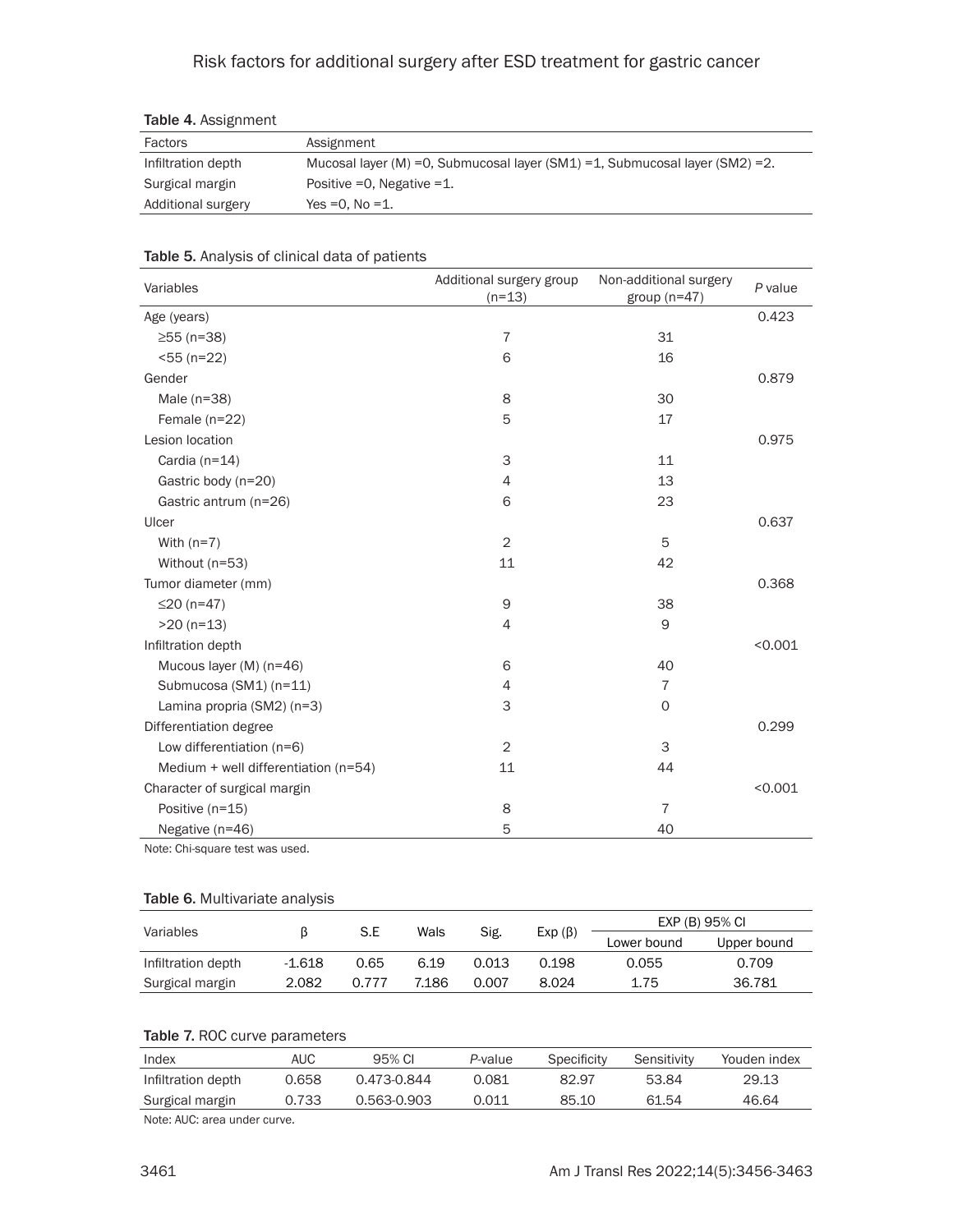

Figure 3. ROC curve of infiltration depth and surgical margin predicted by postoperative additional surgery. A. ROC curve of infiltration depth in predicting postoperative additional surgery. B. ROC curve of surgical margin in predicting postoperative additional surgery. ROC curve was used.

above findings confirm that ESD treatment can substantially improve the postoperative recovery and complete resection rate.

As the preferred choice for the treatment of EGC, ESD can retain the original physiological and anatomical structure, thereby reducing the complications caused by gastrointestinal reconstruction and improving the postoperative QoL of patients [26]. However, for non-curative resection of vascular infiltration, a second surgical operation is required after the initial operation for radical excision [27]. Given that the risk factors of additional surgery are not clear, we conducted analysis in 60 patients who underwent ESD. It was found that postoperative additional surgery was correlated with infiltration depth and positive surgical margin, which was consistent with the research by Ding et al. [28]. However, through further ROC curvebased analysis, we found that the predictive value of infiltration depth for additional surgery was low, which was not statistically significant, while the area under the curve of positive surgical margin was greater than 0.7, which was statistically remarkable. These results indicate that positive surgical margin is expected to become a potential outcome measure for additional surgery after ESD.

In this study, the effectiveness of ESD for EGC was determined through analysis, and the risk factors of additional operation surgery post ESD were discussed. However, as a retrospective analysis, this study still has sample defects compared with random control analysis, which

may lead to biased results. Second, the sample size was relatively small, and the follow-up time was short. Therefore, we will increase the sample size and extend the follow-up time in subsequent experiments to affirm our research conclusions.

To sum up, ESD can accelerate the postoperative recovery of patients with EGC, and the infiltration depth, positive surgical margin are independent risk factors for postoperative additional surgery in patients undergoing ESD.

#### Disclosure of conflict of interest

#### None.

Address correspondence to: Kaijun Shou, Department of Anorectal Surgery, Zhuji Affiliated Hospital of Shaoxing University, 9 Jianmin Road, Taozhu Street, Zhuji 311800, Zhejiang Province, China. Tel: +86-13735215512; E-mail: shoukaijun1977@163. com

#### References

- [1] Smyth EC, Nilsson M, Grabsch HI, van Grieken NC and Lordick F. Gastric cancer. Lancet 2020; 396: 635-648.
- [2] Bray F, Ferlay J, Soerjomataram I, Siegel RL, Torre LA and Jemal A. Global cancer statistics 2018: GLOBOCAN estimates of incidence and mortality worldwide for 36 cancers in 185 countries. CA Cancer J Clin 2018; 68: 394- 424.
- [3] Venerito M, Link A, Rokkas T and Malfertheiner P. Gastric cancer-clinical and epidemiological aspects. Helicobacter 2016; 21 Suppl 1: 39- 44.